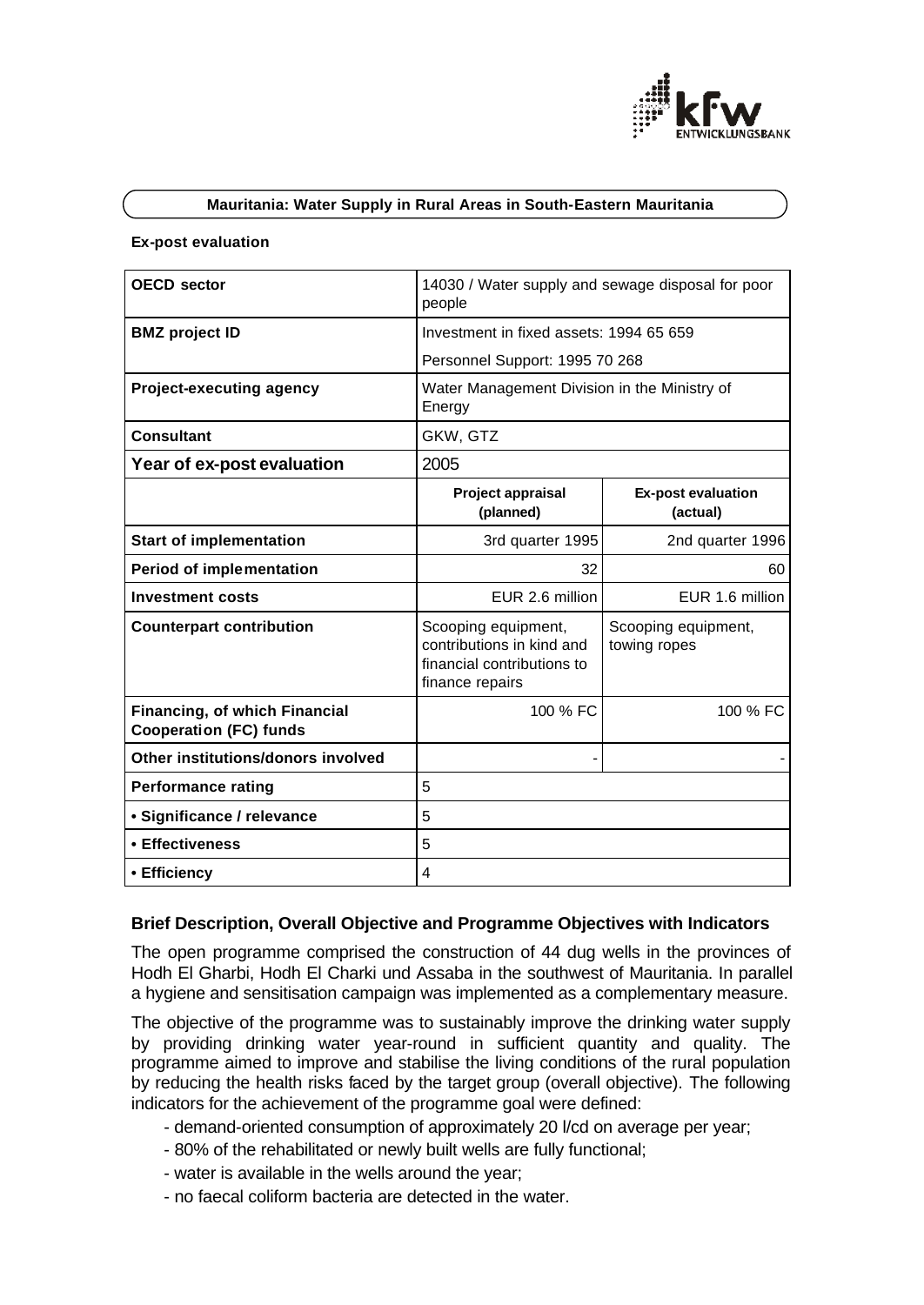The recipient of the financial contribution was the Islamic Republic of Mauritania, represented by the Ministry of Planning. The project-executing agency was the Water Management Division in the Ministry of Energy.

### **Project Design / Major Deviations from the original Project Planning and their main Causes**

The investment measures implemented under the open programme comprised the new construction of 50 dug wells in villages determined on the basis of predefined selection criteria. Besides the water demand, the existence or the built-up of user committees was the prerequisite for villages to take part in the programme. Moreover, well sites should not be in the immediate catchment area of nomadic pasture farming. This criterion could not be fulfilled because it turned out that there were no firm nomadic pasture routes in the programme area. The rehabilitation of 50 existing wells, which had been envisaged at the time of the project appraisal, was dropped and instead the construction of 50 additional wells was planned. Due to an early programme termination, only 44 of the planned 100 wells had been built at the time of the final evaluation. Six construction sites for wells that had been partly finished at considerable expense and effort had been abandoned. The project was discontinued because the implementation capacities of the local firms and the well construction brigades of the project-executing agency turned out to be totally inadequate.

In addition to the investment measure, sensitisation and hygiene education campaigns were carried out. These campaigns helped to support the target groups in establishing user committees which were then trained to assume the operation and maintenance of the wells. The target population also received information on general hygiene and rules of conduct on how to handle drinking water.

# **Key Results of the Impact Analysis and Performance Rating**

At the time of the final evaluation it turned out that none of the indicators for the achievement of the programme objectives had been fully met. According to estimates the quantity of water available for human consumption at those wells that were functioning was 5 to 15 l/cd. In order to also cover the cattle watering needs the water available at the wells was usually used to the maximum. In most cases this high water consumption level is not compatible with the long-term production capacities of the wells. In 11 of the villages visited, which have together around 6,000 inhabitants (this corresponds to both 25% of all newly constructed wells and around 25% of the entire target group), the production capacities have been almost depleted and the water quantities that can still be taken from the wells are very small. It can be assumed that on the whole only about 50% of the completed wells are functioning all year round and can ensure a sufficient supply of water. Though the responsible Mauritanian authorities did not examine the water quality, in particular with regard to the existence of faecal coliform bacteria in the wells in the programme villages, it is highly likely that due to the obvious pollution of the sites of many of the wells, and in some instances the pollution of the well water itself, the quality of the drinking water is insufficient and bacterial pollution can be assumed.

At the time of the project appraisal the water supply of the population in the programme region had been totally insufficient. The target group had to use traditional wells and, depending on the season, had to rely on natural water points with unsafe drinking water. Though in 2005 a part of the target group had access to drinking water from modern dug wells the quality of the water does in most cases not meet the standards of the World Health Organisation. Moreover, the hygienic condition at the well sites is totally inadequate in most villages. The attempt made in the context of the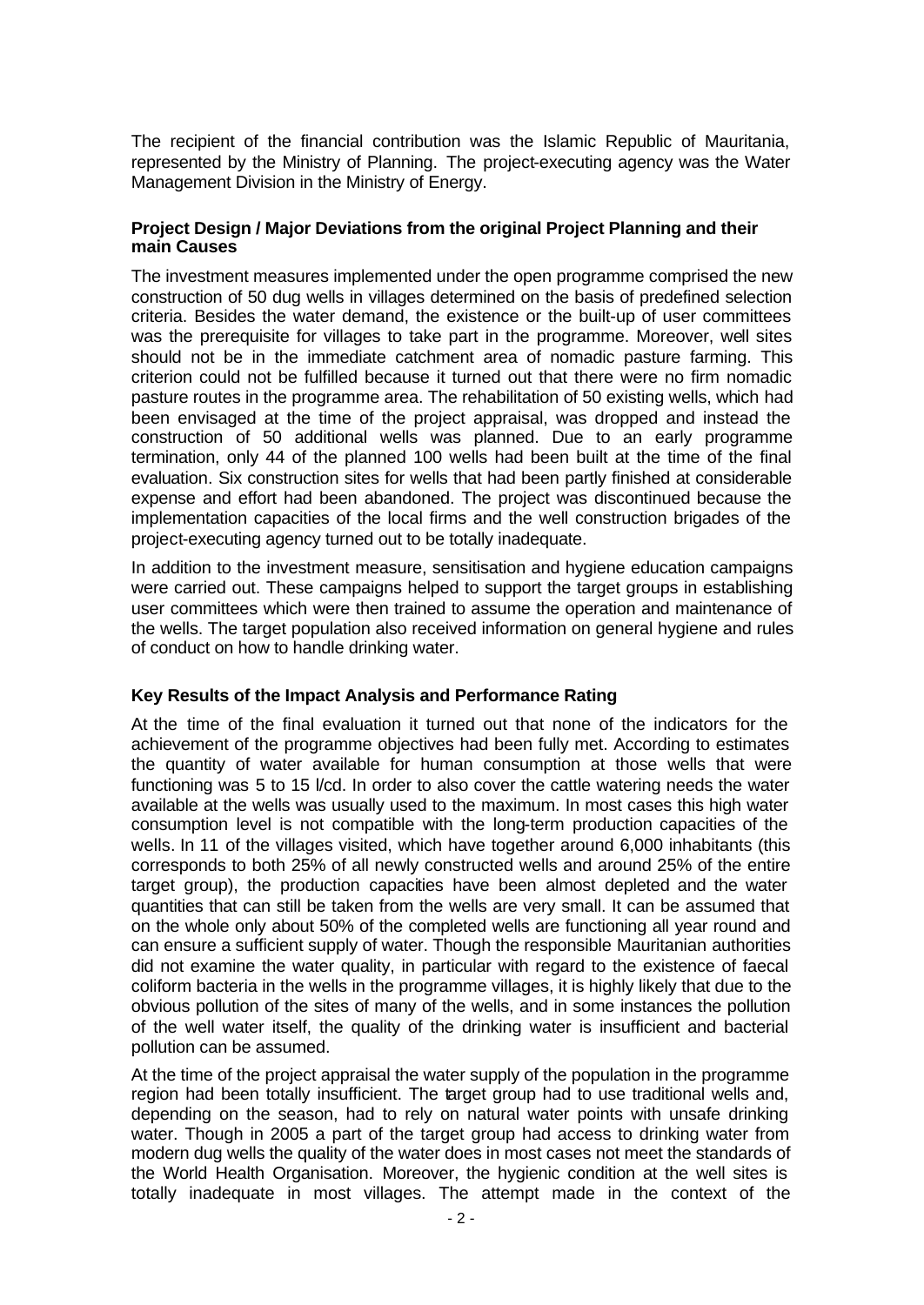complementary measure to incite the villagers to improve their hygiene behaviour through education campaigns has hardly had any impact. The unsafe drinking water constitutes a health risk to the population, especially small children under the age of five.

In most cases the transport distances have been reduced because the well sites are closer to people's homes than the traditional water points and this means time savings for women and children, who are responsible for carrying the drinking water from the wells to their homes. However, it was not possible to strengthen the social role of women in the long term, because they are no longer active in the user committees.

The programmes aimed at satisfying the needs of the mostly poor population. Moreover, the objective was to have the target group participate in the project. By creating and training user committees participatory rural development was to be supported and a contribution to the self-administration of the villages to be made. However, the participatory programme approach failed because most of the user committees do no longer exist or have abandoned their activities.

Due to the inadequate maintenance of the well by the Water Management Division and the users as well as the poor hygienic condition at the well sites it can be assumed that the quantitative and qualitative production capacities of the wells will decline progressively. Contrary to what had been planned, the wells, which were primarily designed for supplying drinking water, are now largely being used to water the cattle of the villagers and partly also the animals of nomads passing through the villages. We rate the effectiveness of the programme as clearly inadequate because most of the programme objectives were missed (sub-rating: 5).

Though a contribution is made to improving and stabilising the living conditions of the rural population due to the improved cattle watering opportunities at the wells the project was not able to contribute to reducing the health risks to the target group because the well sites were usually very dirty and the water produced by the wells was often equally dirty and polluted. Nevertheless, it has to be mentioned that the water supply capacities created helped to improve, at least in terms of quantity, the supply of water to the mostly poor target group, for whom water is still an absolute priority. Contrary to the original planning, only 44 of 100 wells were actually completed and this means that only the expected minimum of people from the target group was reached. We rate the developmental relevance and significance of the programme as clearly inadequate (sub-rating: 5).

The investment costs per well are higher than the empirical values experienced in projects implemented under similar framework conditions in neighbouring countries. However, the specific investment costs, and thus the production efficiency in the villages with more than 1,000 inhabitants, are still acceptable. On the other hand, the allocation efficiency is unsatisfactory due to the fact that no full coverage of costs was achieved as well as the fact that the maintenance of the wells was neglected and as a result most of the wells were no longer functioning properly at an early stage. Overall, the project's efficiency is slightly insufficient (sub-rating 4).

After weighing the above key criteria we classify the programme as having generally clearly insufficient developmental effectiveness (rating 5).

# **General Conclusions**

Interventions in areas where no experience has been gained before usually require a thorough analysis in the context of preparatory studies. In the present case it would have been necessary to watch the drawing and watering behaviour of the target group more closely in order to be able to define appropriate technologies and measures. If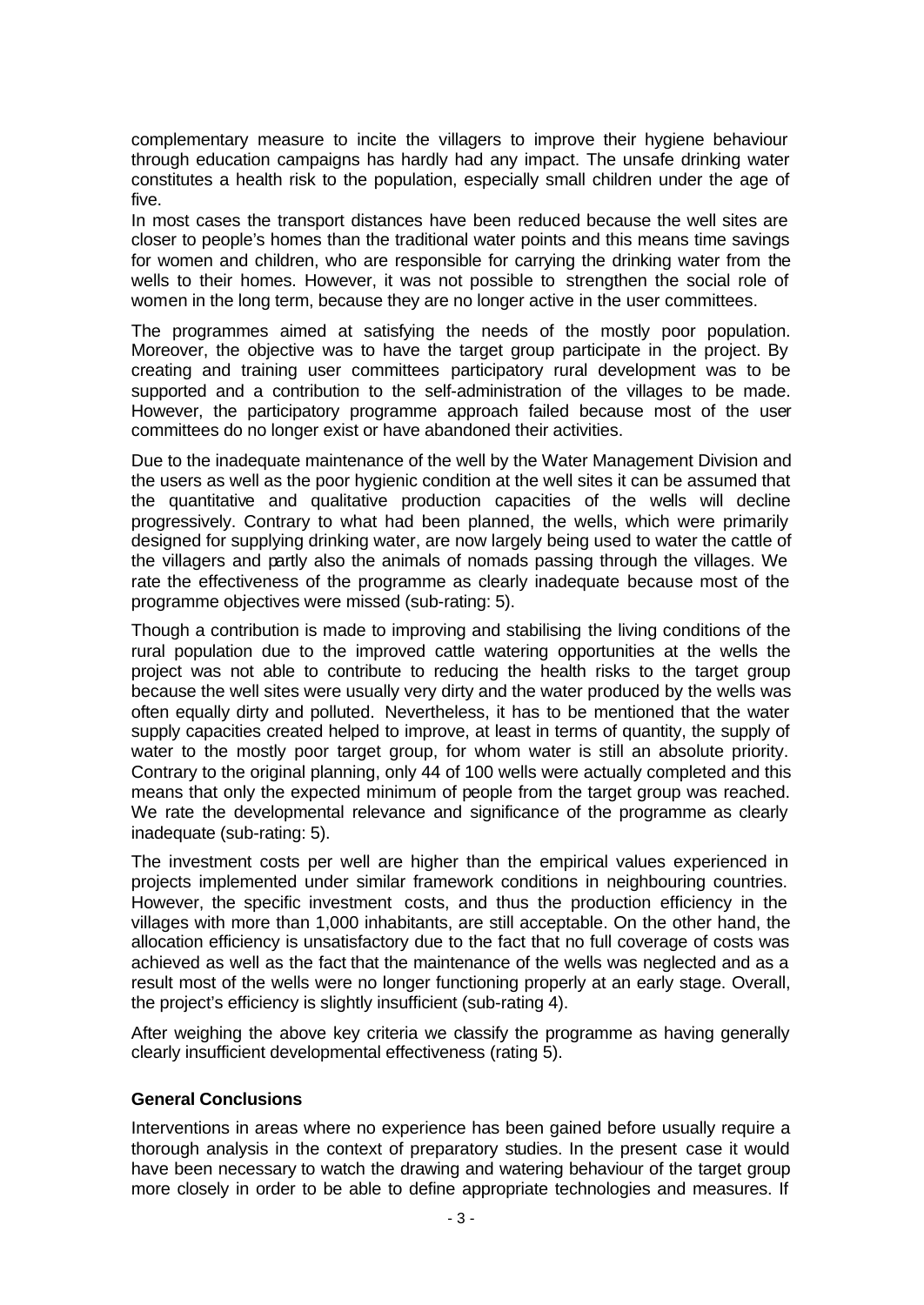people tend to use unhygienic drawing and watering practices, which cannot be influenced through sensitisation measures, it is advisable to built closed bore wells in order to prevent the direct entry of dirt and contaminants. If wells are used by both humans and animals an alternative for animal raisers might be to have wells near the grazing grounds so that they do no have to bring the animals to the wells used by humans.

If it turns out in the course of a programme that central planning assumptions which are relevant for achieving the objectives (for instance, in terms of village size, institutional structures, watering behaviour, etc.) were not correct the programme should either be terminated at an early stage or else the programme concept should be reviewed.

Influencing the long-established socio-cultural behaviour in the area of water production and consumption is only possible if the target group benefits of sensitization and hygiene education over a longer period of time. For this reason it would be advisable to institutionalise all follow up measures for a project at the local level. If this is not possible, for instance due to inadequate financial and personnel resources of the respective organisation, staff support should be envisaged for a sufficient period of time once the investment measures were concluded in order to durably alter the behaviour that has developed over time with regard to water production.

The assumption that traditional, long-established nomadic routes exist proved not to be correct. Instead, the migratory routes of the nomads are influenced by the supply of water and, thus, by the infrastructure created under FC measures.

Even the most primitive draw wells require regular maintenance, and if the target group is not able to ensure this maintenance suitable structures have to exist or to be created to enable this maintenance. Otherwise, the sustainability of the project and its impacts are at risk.

# **Legend**

| Developmentally successful: Ratings 1 to 3 |                                                                     |  |
|--------------------------------------------|---------------------------------------------------------------------|--|
| <b>Rating 1</b>                            | Very high or high degree of developmental effectiveness             |  |
| <b>Rating 2</b>                            | Satisfactory developmental effectiveness                            |  |
| Rating 3                                   | Overall sufficient degree of developmental effectiveness            |  |
|                                            |                                                                     |  |
| Developmental failures: Ratings 4 to 6     |                                                                     |  |
| <b>Rating 4</b>                            | Overall slightly insufficient degree of developmental effectiveness |  |
| <b>Rating 5</b>                            | Clearly insufficient degree of developmental effectiveness          |  |
| Rating 6                                   | The project is a total failure                                      |  |

#### **Criteria for the Evaluation of Project Success**

The evaluation of the "developmental effectiveness" of a project and its classification during the ex-post evaluation into one of the various levels of success described in more detail below concentrate on the following fundamental questions:

- Are the **project objectives** reached to a sufficient degree (aspect of project **effectiveness**)?
- Does the project generate sufficient **significant developmental effects** (project **relevance** and **significance** measured by the achievement of the overall development-policy objective defined beforehand and its effects in political, institutional, socio-economic and socio-cultural as well as ecological terms)?